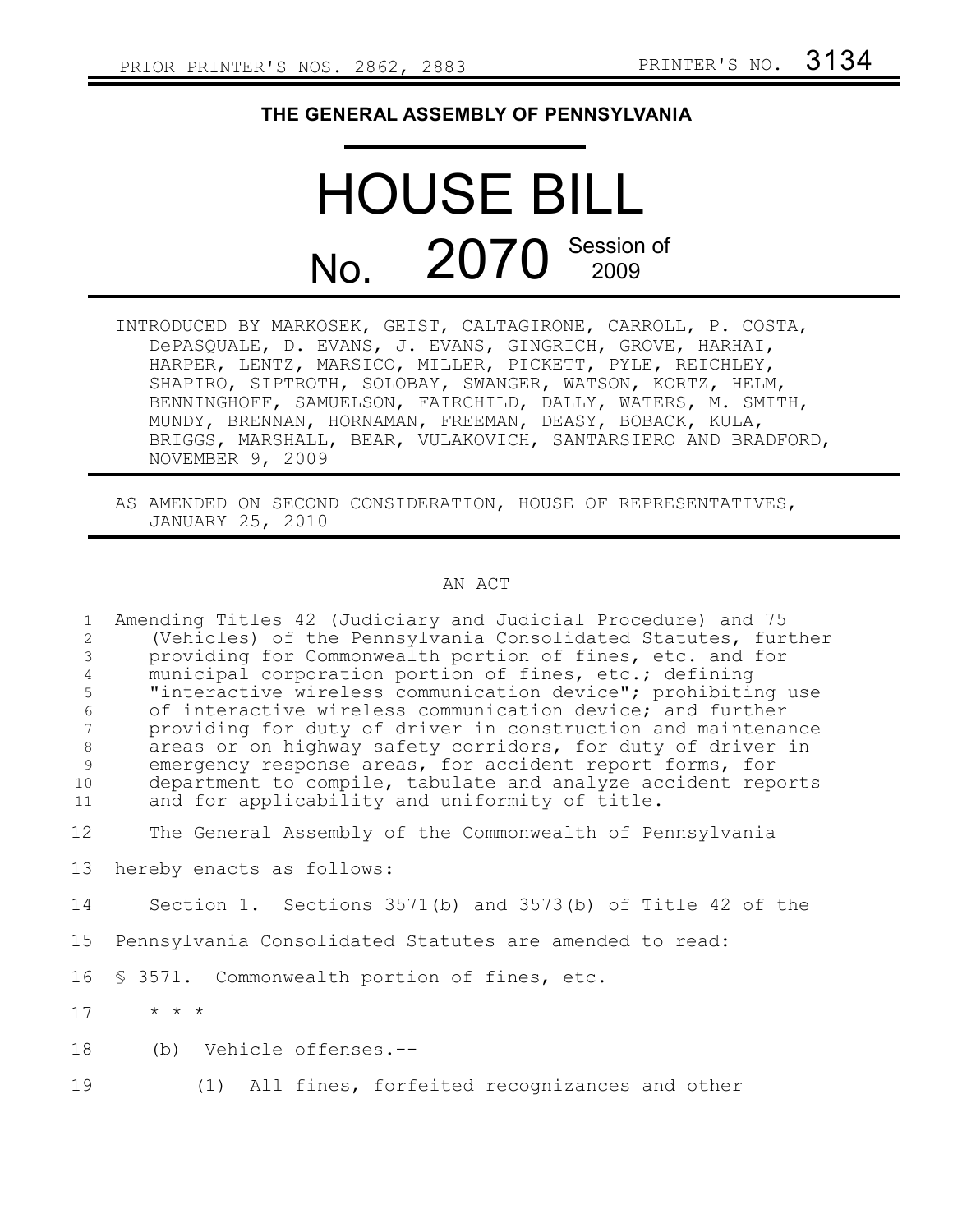forfeitures imposed, lost or forfeited in connection with matters arising under Chapter 77 of Title 75 (relating to snowmobiles) shall unless otherwise provided in Chapter 77 of Title 75 be payable to the Commonwealth. 1 2 3 4

(2) Except as provided in [paragraph (4)] paragraphs (4) and (5), when prosecution under any other provision of Title 75 (relating to vehicles) is the result of State Police action, all fines, forfeited recognizances and other forfeitures imposed, lost or forfeited shall be payable to the Commonwealth, for credit to the Motor License Fund. Onehalf of the revenue shall be paid to municipalities in the same ratio provided in section 4 of the [act of June 1, 1956 (P.L.1944, No.655), relating to partial allocation of liquid fuels and fuel use tax proceeds] act of June 1, 1956 (1955 P.L.1944, No.655), referred to as the Liquid Fuels Tax Municipal Allocation Law. 5 6 7 8 9 10 11 12 13 14 15 16

(3) Except as provided in paragraph (5) and section 3573 (relating to municipal corporation portion of fines, etc.), when prosecution under any other provision of Title 75 is the result of local police action, one-half of all fines, forfeited recognizances and other forfeitures imposed, lost or forfeited shall be payable to the Commonwealth, for credit to the Motor License Fund. 17 18 19 20 21 22 23

(4) When prosecution under 75 Pa.C.S. § 3802 (relating to driving under influence of alcohol or controlled substance) is the result of State Police action, 50% of all fines, forfeited recognizances and other forfeitures imposed, lost or forfeited shall be payable to the Commonwealth, for credit to the Motor License Fund, and 50% shall be payable to the county which shall be further divided as follows: 24 25 26 27 28 29 30

20090HB2070PN3134 - 2 -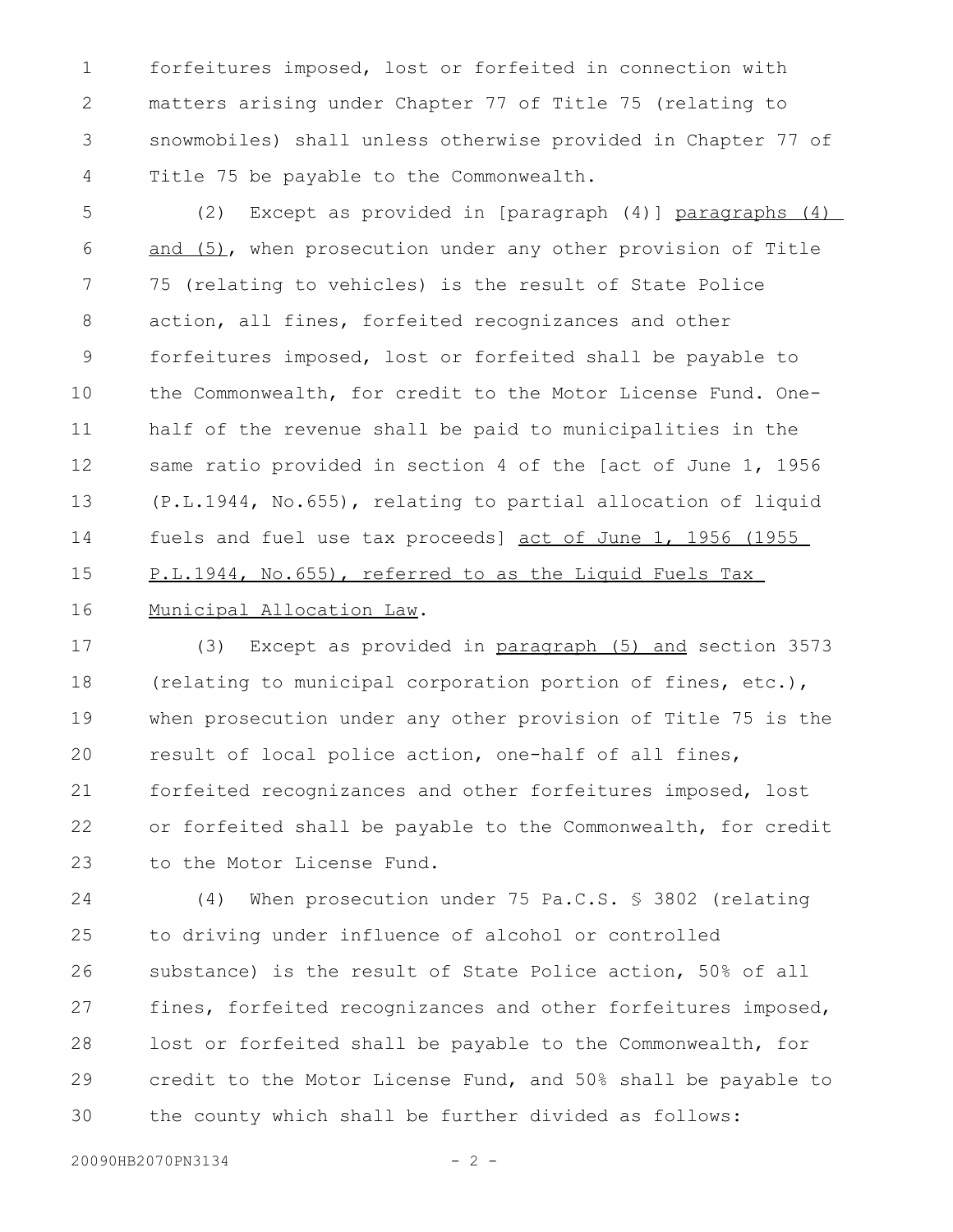(i) Fifty percent of the moneys received shall be allocated to the appropriate county authority which implements the county drug and alcohol program to be used solely for the purposes of aiding programs promoting drug abuse and alcoholism prevention, education, treatment and research. 1 2 3 4 5 6

(ii) Fifty percent of the moneys received shall be used for expenditures incurred for county jails, prisons, workhouses and detention centers. 7 8 9

(5) When prosecution under 75 Pa.C.S. § 3316 (relating to prohibiting use of interactive wireless communication 10 11

device) is the result of Pennsylvania State Police action, 12

25% of all revenue from fines shall be paid to municipalities 13

in the same ratio provided in section 4 of the Liquid Fuels 14

Tax Municipal Allocation Law, and 75% of the revenue from the 15

fines shall be allocated and are appropriated on a continuing 16

basis to the Department of Transportation for Statewide 17

public education and awareness programs to combat distracted 18

 driving AND DRIVING UNDER THE INFLUENCE and promote awareness 19

 $\leftarrow$ 

under 75 Pa.C.S. § 3316(f). 20

\* \* \* 21

§ 3573. Municipal corporation portion of fines, etc. 22

\* \* \* 23

(b) Vehicle offenses.-- 24

(1) When prosecution under the provisions of Title 75 (relating to vehicles) for parking is the result of local police action, all fines, forfeited recognizances and other forfeitures imposed, lost or forfeited shall be payable to the municipal corporation under which the local police are organized. 25 26 27 28 29 30

20090HB2070PN3134 - 3 -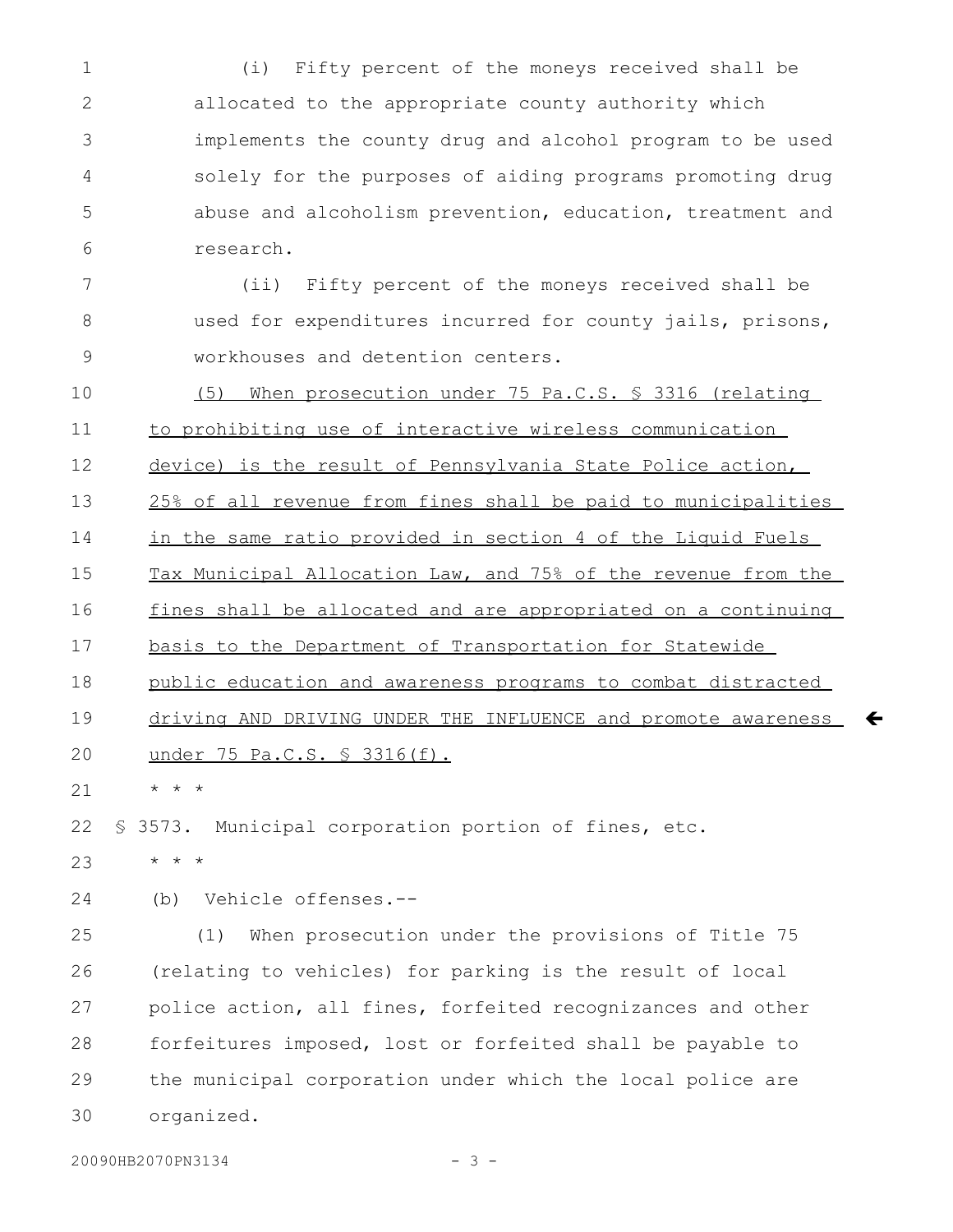(2) Except as provided in [paragraph (3)] paragraphs (3) and (4), when prosecution under any other provision of Title 75 (except Chapter 77 (relating to snowmobiles)) is the result of local police action, one-half of all fines, forfeited recognizances and other forfeitures imposed, lost or forfeited shall be payable to the municipal corporation under which the local police are organized. 1 2 3 4 5 6 7

(3) When prosecution under 75 Pa.C.S. § 3802 (relating to driving under influence of alcohol or controlled substance) is the result of local police action, 50% of all fines, forfeited recognizances and other forfeitures imposed, lost or forfeited shall be payable to the municipal corporation under which the local police are organized, and 50% shall be payable to the county which shall be further divided as follows: 8 9 10 11 12 13 14 15

(i) Fifty percent of the moneys received shall be allocated to the appropriate county authority which implements the county drug and alcohol program to be used solely for the purposes of aiding programs promoting drug abuse and alcoholism prevention, education, treatment and research. 16 17 18 19 20 21

(ii) Fifty percent of the moneys received shall be used for expenditures incurred for county jails, prisons, workhouses and detention centers. 22 23 24

(4) When prosecution under 75 Pa.C.S. § 3316 (relating to prohibiting use of interactive wireless communication device) is the result of local police action, 25% of all revenue from fines shall be payable to the municipal corporation under which the local police are organized, and 75% shall be payable and is appropriated on a continuing 25 26 27 28 29 30

20090HB2070PN3134 - 4 -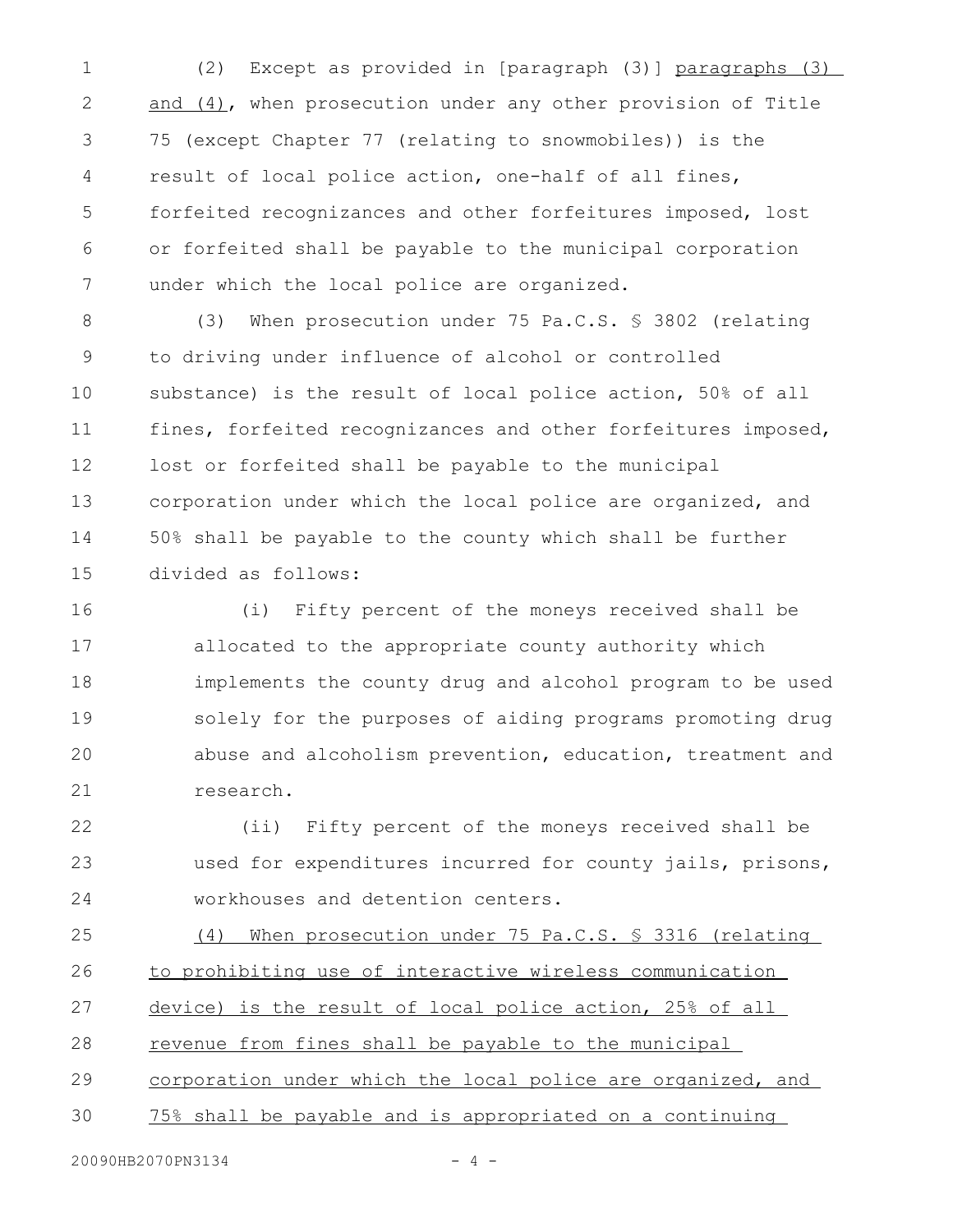| $\mathbf 1$ | basis to the Department of Transportation for Statewide                   |
|-------------|---------------------------------------------------------------------------|
| 2           | public education and awareness programs to combat DRIVING<br>$\leftarrow$ |
| 3           | UNDER THE INFLUENCE AND distracted driving as established by              |
| 4           | <u>75 Pa.C.S. § 3316(f).</u>                                              |
| 5           | $\star$ $\star$ $\star$                                                   |
| 6           | Section 2. Section 102 of Title 75 is amended by adding a                 |
| 7           | definition to read:                                                       |
| 8           | § 102. Definitions.                                                       |
| 9           | Subject to additional definitions contained in subsequent                 |
| 10          | provisions of this title which are applicable to specific                 |
| 11          | provisions of this title, the following words and phrases when            |
| 12          | used in this title shall have, unless the context clearly                 |
| 13          | indicates otherwise, the meanings given to them in this section:          |
| 14          | $\star$ $\star$ $\star$                                                   |
| 15          | "Interactive wireless communication device." A wireless                   |
| 16          | telephone, personal digital assistant, smart phone, portable or           |
| 17          | mobile computer, or similar device which can be used for                  |
| 18          | texting, e-mailing, browsing the Internet or instant messaging,           |
| 19          | but does not include a device being used exclusively as a global          |
| 20          | positioning or navigation system, or a system or device that is           |
| 21          | physically or electronically integrated into the vehicle.                 |
| 22          | $\star$ $\star$ $\star$                                                   |
| 23          | Section 3. Title 75 is amended by adding a section to read:               |
| 24          | § 3316. Prohibiting use of interactive wireless communication             |
| 25          | device.                                                                   |
| 26          | (a) Driver restrictions.--                                                |
| 27          | No person shall drive a motor vehicle upon a roadway<br>(1)               |
| 28          | or trafficway in this Commonwealth while using an interactive             |
| 29          | wireless communication device for a purpose other than:                   |
| 30          | voice communication THROUGH THE USE OF AN<br>(i)<br>←                     |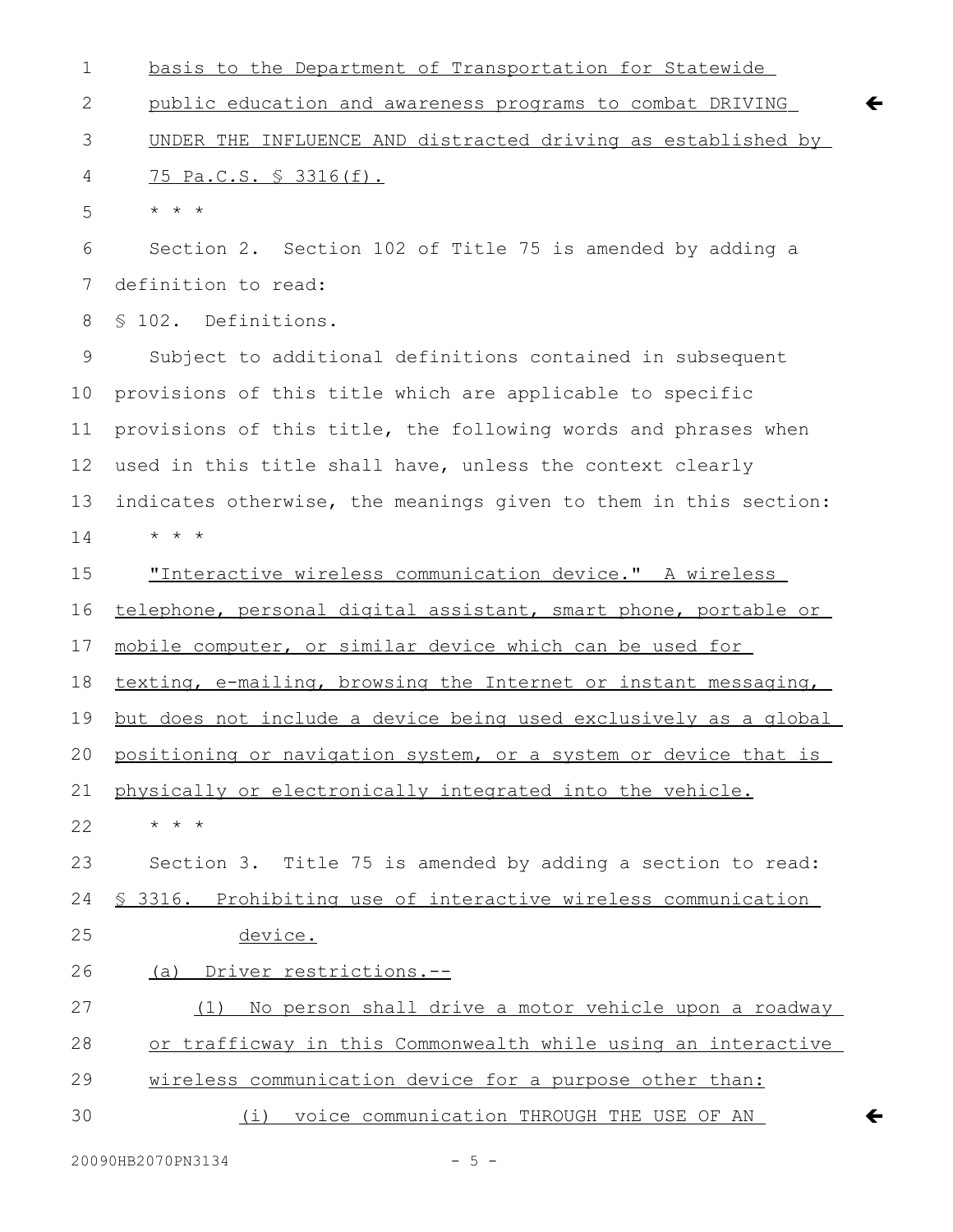| $\mathbf 1$  | INTERACTIVE WIRELESS COMMUNICATIONS DEVICE WHILE IN           |
|--------------|---------------------------------------------------------------|
| $\mathbf{2}$ | HANDS-FREE MODE;                                              |
| 3            | (ii) reading, selecting or entering a telephone               |
| 4            | number or name into an interactive wireless communication     |
| 5            | device for the purpose of making a telephone call; or         |
| 6            | (iii) utilizing a global positioning or navigation            |
| 7            | system.                                                       |
| 8            | (2)<br>No person with a learner's permit or junior driver's   |
| 9            | license shall drive a motor vehicle upon a roadway or         |
| 10           | trafficway in this Commonwealth while using an interactive    |
| 11           | wireless communication device.                                |
| 12           | (b) Exceptions.--This section shall not apply to:             |
| 13           | (1) A driver using an interactive wireless communication      |
| 14           | device to contact a 911 system or wireless E-911 service, as  |
| 15           | defined in the act of July 9, 1990 (P.L.340, No.78), known as |
| 16           | the Public Safety Emergency Telephone Act.                    |
| 17           | (2) A driver using an interactive wireless communication      |
| 18           | device when the vehicle is stopped due to traffic being       |
| 19           | obstructed and the driver has the motor vehicle transmission  |
| 20           | in neutral or park.                                           |
| 21           | OPERATORS OF EMERGENCY VEHICLES WHO USE AN<br>(3)             |
| 22           | INTERACTIVE WIRELESS COMMUNICATIONS DEVICE FOR VOICE          |
| 23           | COMMUNICATION FOR THE PURPOSE OF RESPONDING TO AN EMERGENCY   |
| 24           | WHILE ENGAGED IN THE PERFORMANCE OF THEIR OFFICIAL DUTIES.    |
| 25           | VOLUNTEER EMERGENCY RESPONDERS WHO USE AN<br>(4)              |
| 26           | INTERACTIVE WIRELESS COMMUNICATIONS DEVICE FOR VOICE          |
| 27           | COMMUNICATION FOR THE PURPOSE OF RESPONDING TO AN EMERGENCY   |
| 28           | WHILE ENGAGED IN THE PERFORMANCE OF THEIR OFFICIAL DUTIES.    |
| 29           | (c) Seizure.--The provisions of this section shall not be     |
| 30           | construed as authorizing the seizure or forfeiture of an      |

 $\leftarrow$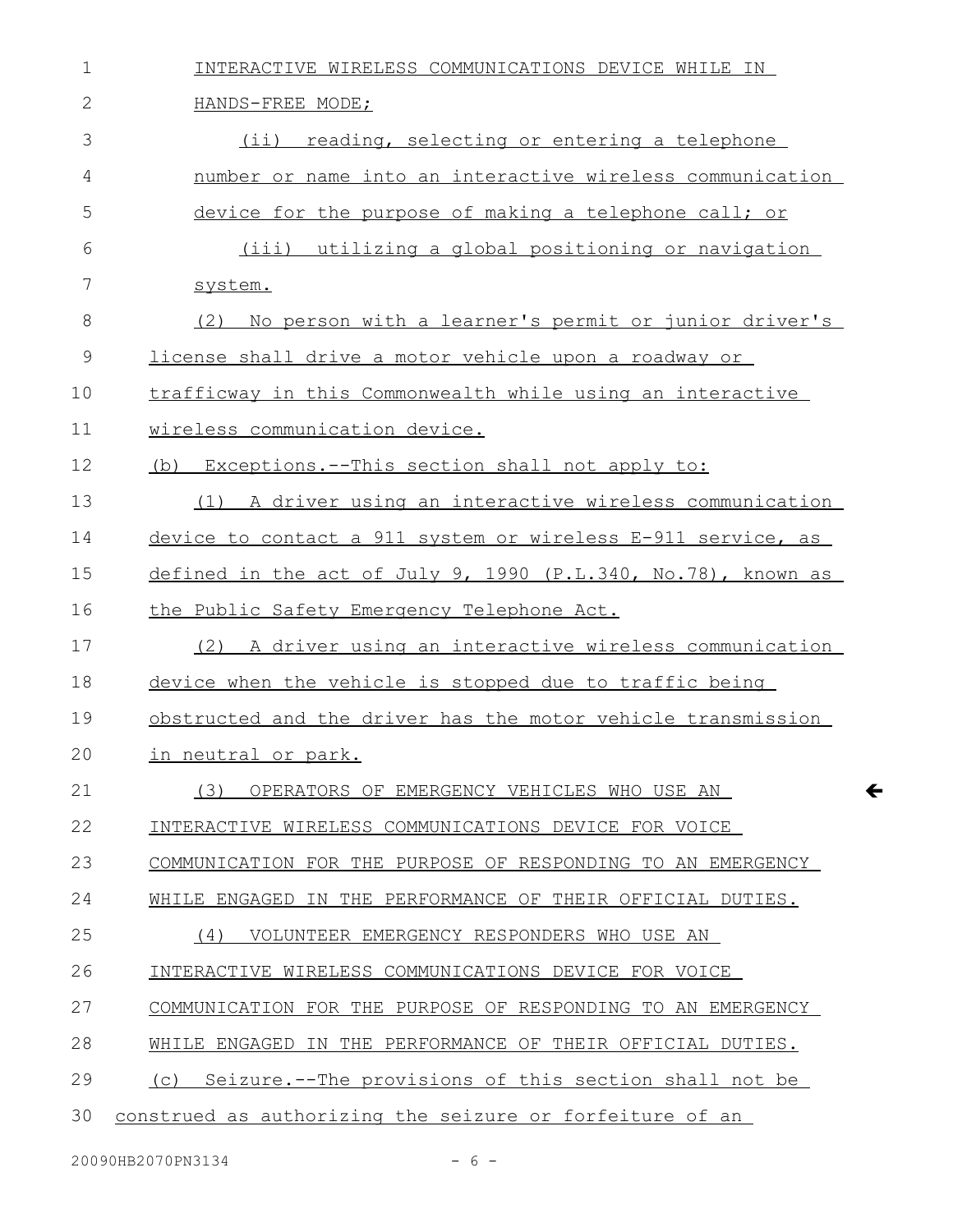| 1  | interactive wireless communication device.                       |
|----|------------------------------------------------------------------|
| 2  | (d) Penalty.--                                                   |
| 3  | A person who violates subsection (a) commits a<br>(1)            |
| 4  | summary offense and shall, upon conviction, be sentenced to      |
| 5  | pay a fine of \$50.                                              |
| 6  | A person who violates subsection (a) while passing<br>(2)        |
| 7  | through a school zone, as defined and provided under the         |
| 8  | requlations of the department, commits a summary offense and     |
| 9  | shall, upon conviction, be sentenced to pay a fine of \$100.     |
| 10 | An official traffic-control device shall indicate the            |
| 11 | beginning and end of each school zone to traffic approaching     |
| 12 | in each direction. Establishment of a school zone, including     |
| 13 | its location and hours of operation, shall be approved by the    |
| 14 | department.                                                      |
| 15 | (e) Public education and awareness program.--The department      |
| 16 | shall develop and maintain Statewide public education and        |
| 17 | awareness programs to combat distracted driving AND DRIVING      |
| 18 | UNDER THE INFLUENCE and promote awareness of the provisions of   |
| 19 | this section subject to available funding.                       |
| 20 | (f) Guidelines.--The department shall, in consultation with      |
| 21 | the Department of Education and the Pennsylvania State Police,   |
| 22 | promulgate quidelines for the implementation of subsection (e)   |
| 23 | within six months of the effective date of this section.         |
| 24 | Insurance.--An insurer may not charge an insured who has<br>(a)  |
| 25 | been convicted under this section a higher premium for a policy  |
| 26 | of insurance in whole or in part by reason of that conviction.   |
| 27 | Department to compile report.--The department shall<br>(h)       |
| 28 | annually compile and make available to the Transportation        |
| 29 | Committee of the Senate and the Transportation Committee of the  |
| 30 | House of Representatives a report detailing the public education |
|    |                                                                  |

 $\leftarrow$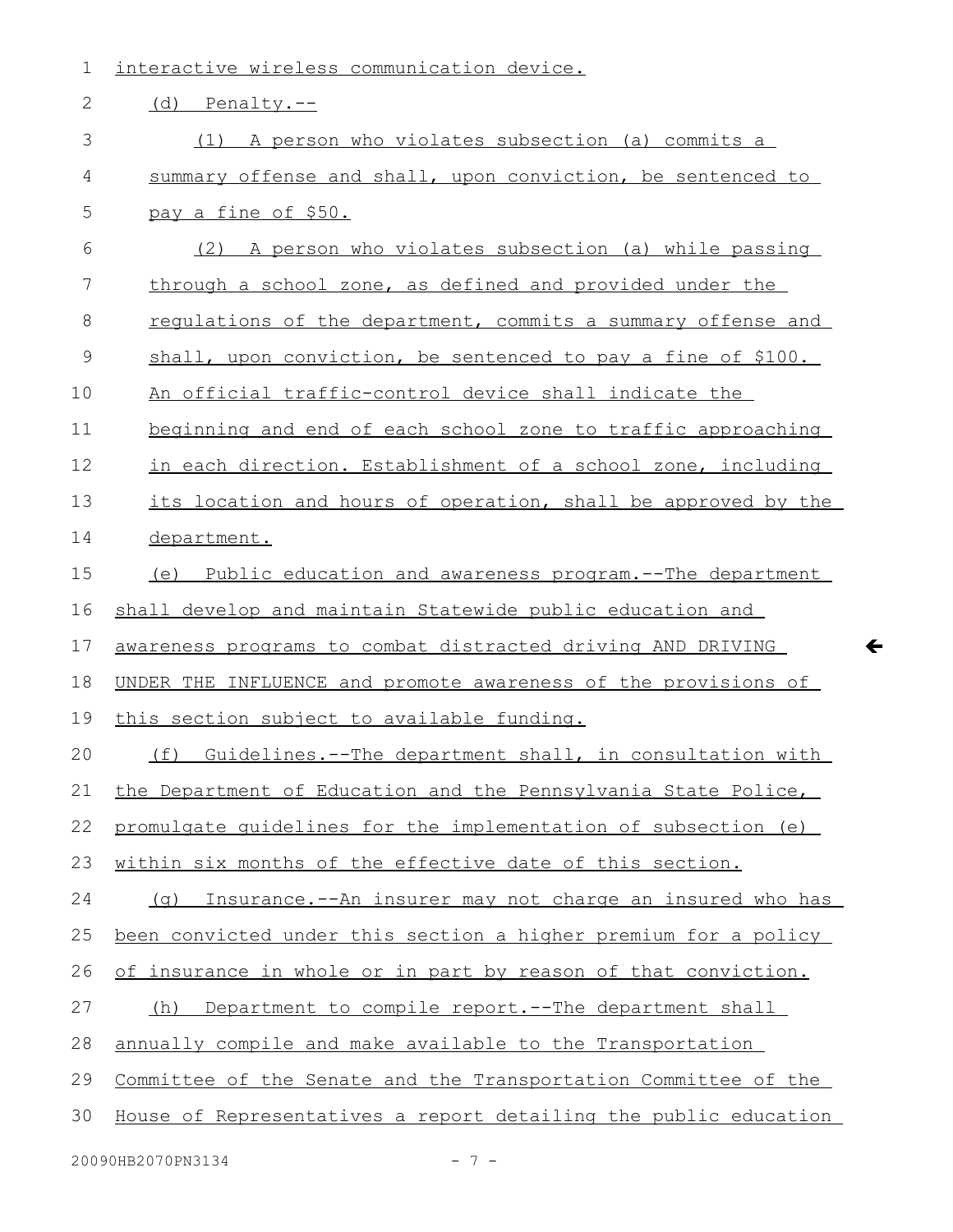1 efforts to combat distracted driving AND DRIVING UNDER THE INFLUENCE and promote awareness of the provisions of this section. (I) DEFINITIONS.--AS USED IN THIS SECTION, THE FOLLOWING WORDS AND PHRASES SHALL HAVE THE MEANINGS GIVEN TO THEM IN THIS SUBSECTION UNLESS THE CONTEXT CLEARLY INDICATES OTHERWISE: "HANDS-FREE MODE." THE USE OF AN INTERACTIVE WIRELESS COMMUNICATIONS DEVICE THAT ALLOWS THE USER TO ENGAGE IN COMMUNICATION WITHOUT THE USE OF EITHER HAND BY MEANS OF AN INTERNAL FEATURE OR FUNCTION OR AN ATTACHMENT OR DEVICE. "VOLUNTEER EMERGENCY RESPONDER." ANY OF THE FOLLOWING: (1) A MEMBER OF A VOLUNTEER AMBULANCE SERVICE AS DEFINED IN SECTION 102 OF THE ACT OF JULY 31, 2003 (P.L.73, NO.17), KNOWN AS THE VOLUNTEER FIRE COMPANY AND VOLUNTEER AMBULANCE SERVICE GRANT ACT. (2) A MEMBER OF A VOLUNTEER FIRE COMPANY AS DEFINED IN SECTION 102 OF THE VOLUNTEER FIRE COMPANY AND VOLUNTEER AMBULANCE SERVICE GRANT ACT. (3) A MEMBER OF A VOLUNTEER RESCUE COMPANY AS DEFINED IN SECTION 102 OF THE VOLUNTEER FIRE COMPANY AND VOLUNTEER AMBULANCE SERVICE GRANT ACT. Section 4. Sections 3326(c), 3327(e) and 3752(a) of Title 75 are amended to read: § 3326. Duty of driver in construction and maintenance areas or on highway safety corridors. \* \* \* (c) Fines to be doubled.--For any of the following violations, when committed in an active work zone manned by workers acting in their official capacity or on a highway safety corridor designated under section 6105.1 (relating to 2 3 4 5 6 7 8 9 10 11 12 13 14 15 16 17 18 19 20 21 22 23 24 25 26 27 28 29 30

 $\leftarrow$ 

 $20090$ HB2070PN3134 - 8 -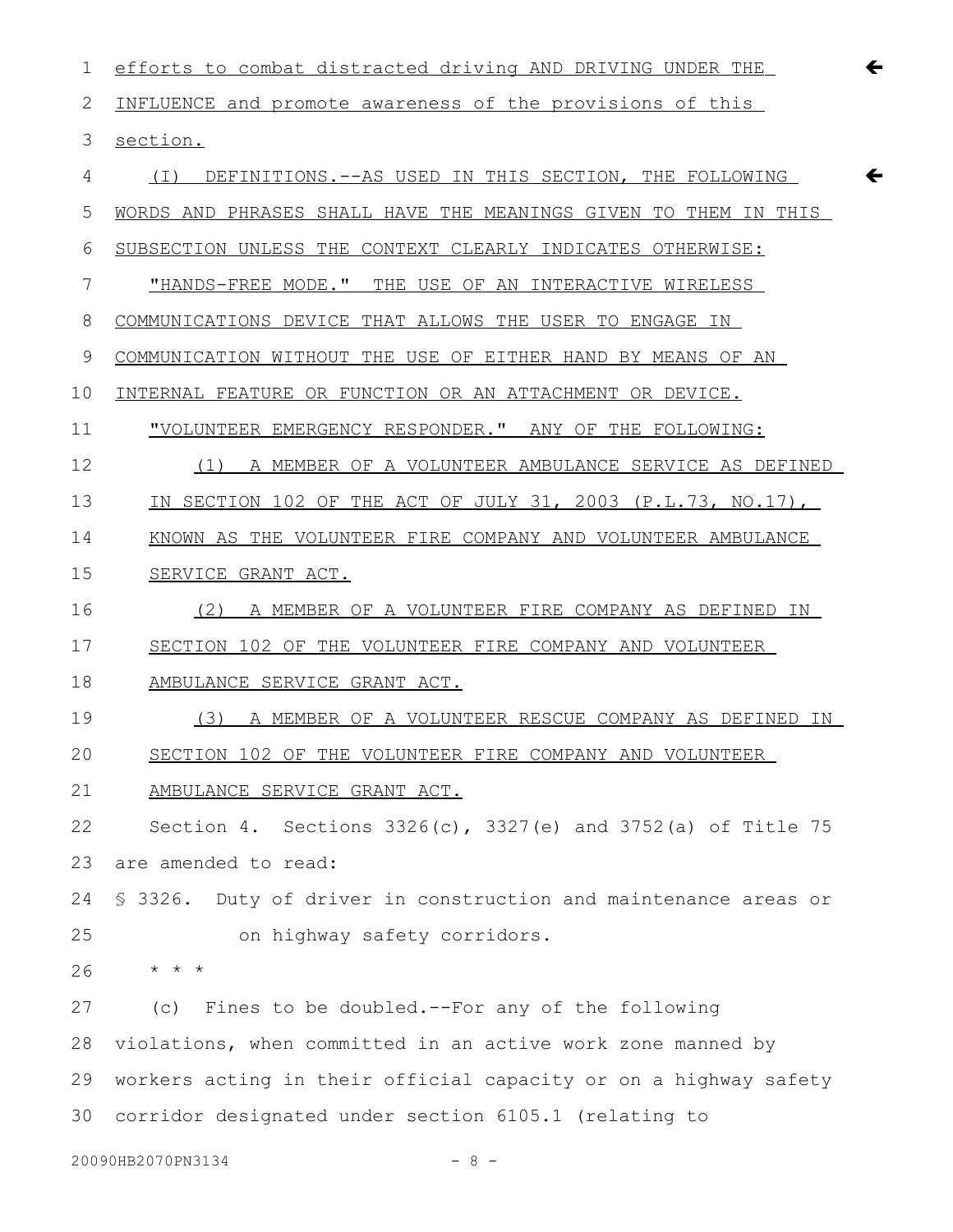designation of highway safety corridors), the fine shall be double the usual amount: Section 3102 (relating to obedience to authorized persons directing traffic). Section 3111 (relating to obedience to traffic-control devices). Section 3112 (relating to traffic-control signals). Section 3114 (relating to flashing signals). Section 3302 (relating to meeting vehicle proceeding in opposite direction). Section 3303 (relating to overtaking vehicle on the left). Section 3304 (relating to overtaking vehicle on the right). Section 3305 (relating to limitations on overtaking on the left). Section 3306 (relating to limitations on driving on left side of roadway). Section 3307 (relating to no-passing zones). Section 3309 (relating to driving on roadways laned for traffic). Section 3310 (relating to following too closely). Section 3316(a) (relating to prohibiting use of interactive wireless communication device). Section 3323 (relating to stop signs and yield signs). Section 3326 (relating to duty of driver in construction and maintenance areas or on highway safety corridors). Section 3361 (relating to driving vehicle at safe speed). Section 3362 (relating to maximum speed limits). Section 3702 (relating to limitations on backing). 1 2 3 4 5 6 7 8 9 10 11 12 13 14 15 16 17 18 19 20 21 22 23 24 25 26 27 28 29 30

20090HB2070PN3134 - 9 -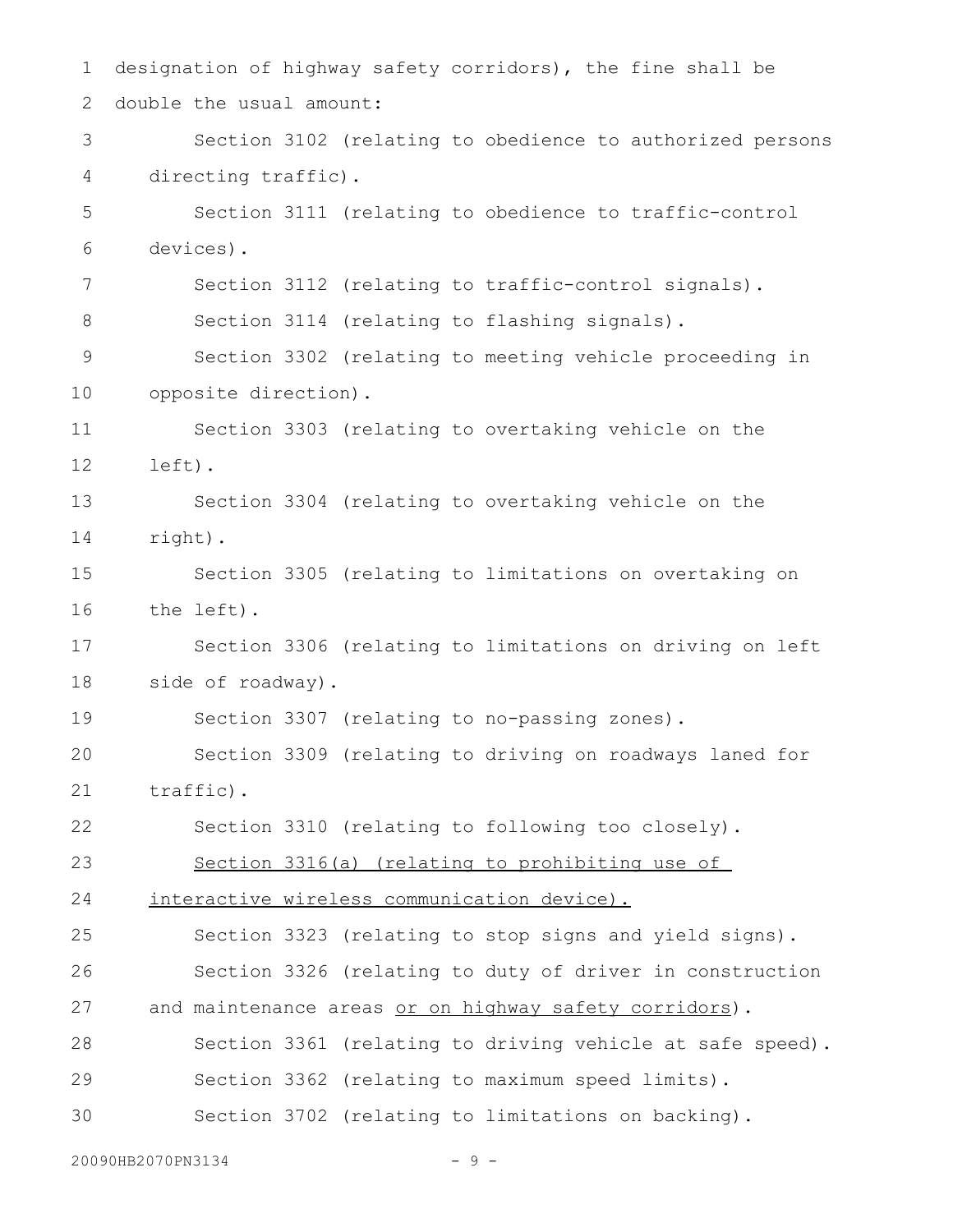Section 3714 (relating to careless driving). Section 3736 (relating to reckless driving). Section 3802 (relating to driving under influence of alcohol or controlled substance). \* \* \* § 3327. Duty of driver in emergency response areas. \* \* \* (e) Fines to be doubled.--In addition to any penalty as provided in subsection (b), the fine for any of the following violations when committed in an emergency response area manned by emergency service responders shall be double the usual amount: Section 3102 (relating to obedience to authorized persons directing traffic). Section 3111 (relating to obedience to traffic-control devices). Section 3114 (relating to flashing signals). Section 3302 (relating to meeting vehicle proceeding in opposite direction). Section 3303 (relating to overtaking vehicle on the left). Section 3304 (relating to overtaking vehicle on the right). Section 3305 (relating to limitations on overtaking on the left). Section 3306 (relating to limitations on driving on left side of roadway). Section 3307 (relating to no-passing zones). Section 3310 (relating to following too closely). Section 3312 (relating to limited access highway 20090HB2070PN3134 - 10 -1 2 3 4 5 6 7 8 9 10 11 12 13 14 15 16 17 18 19 20 21 22 23 24 25 26 27 28 29 30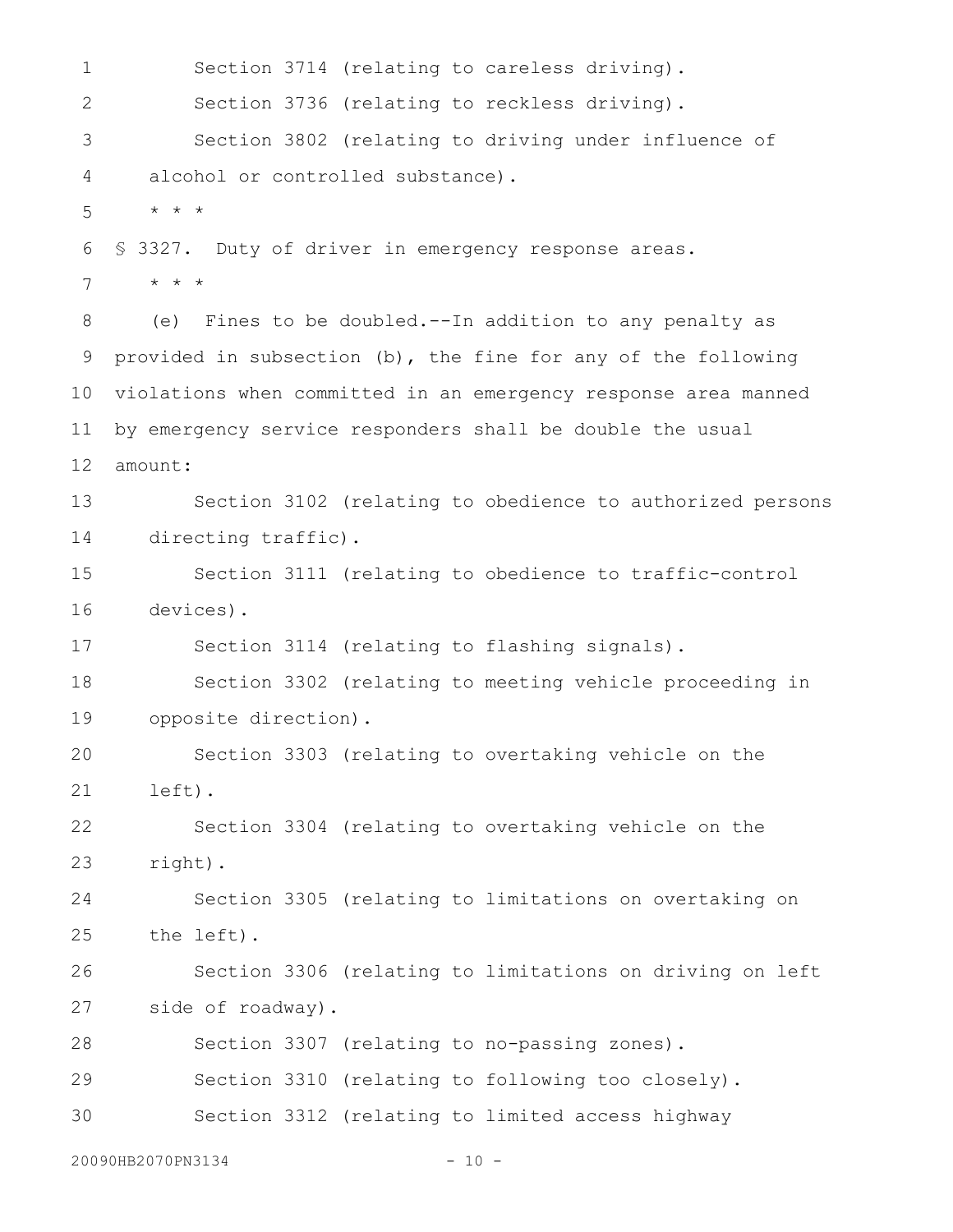entrances and exits). 1

Section 3316(a) (relating to prohibiting use of interactive wireless communication device). Section 3323 (relating to stop signs and yield signs). Section 3325 (relating to duty of driver on approach of emergency vehicle). Section 3361 (relating to driving vehicle at safe speed). Section 3707 (relating to driving or stopping close to fire apparatus). Section 3710 (relating to stopping at intersection or crossing to prevent obstruction). Section 3714 (relating to careless driving). Section 3736 (relating to reckless driving). Section 3802 (relating to driving under influence of alcohol or controlled substance). \* \* \* § 3752. Accident report forms. (a) Form and content.--The department shall prepare and upon request supply to all law enforcement agencies and other appropriate agencies or individuals, forms for written accident reports as required in this subchapter suitable with respect to the persons required to make the reports and the purposes to be served. The written report forms shall call for sufficiently detailed information to disclose with reference to a vehicle accident the cause, conditions then existing and the persons and vehicles involved, including whether the driver of the vehicle 2 3 4 5 6 7 8 9 10 11 12 13 14 15 16 17 18 19 20 21 22 23 24 25 26

was using an interactive wireless communication device when the 27

accident occurred, and such other information as the department 28

may require. Reports for use by the drivers and owners shall 29

also provide for information relating to financial 30

```
20090HB2070PN3134 - 11 -
```